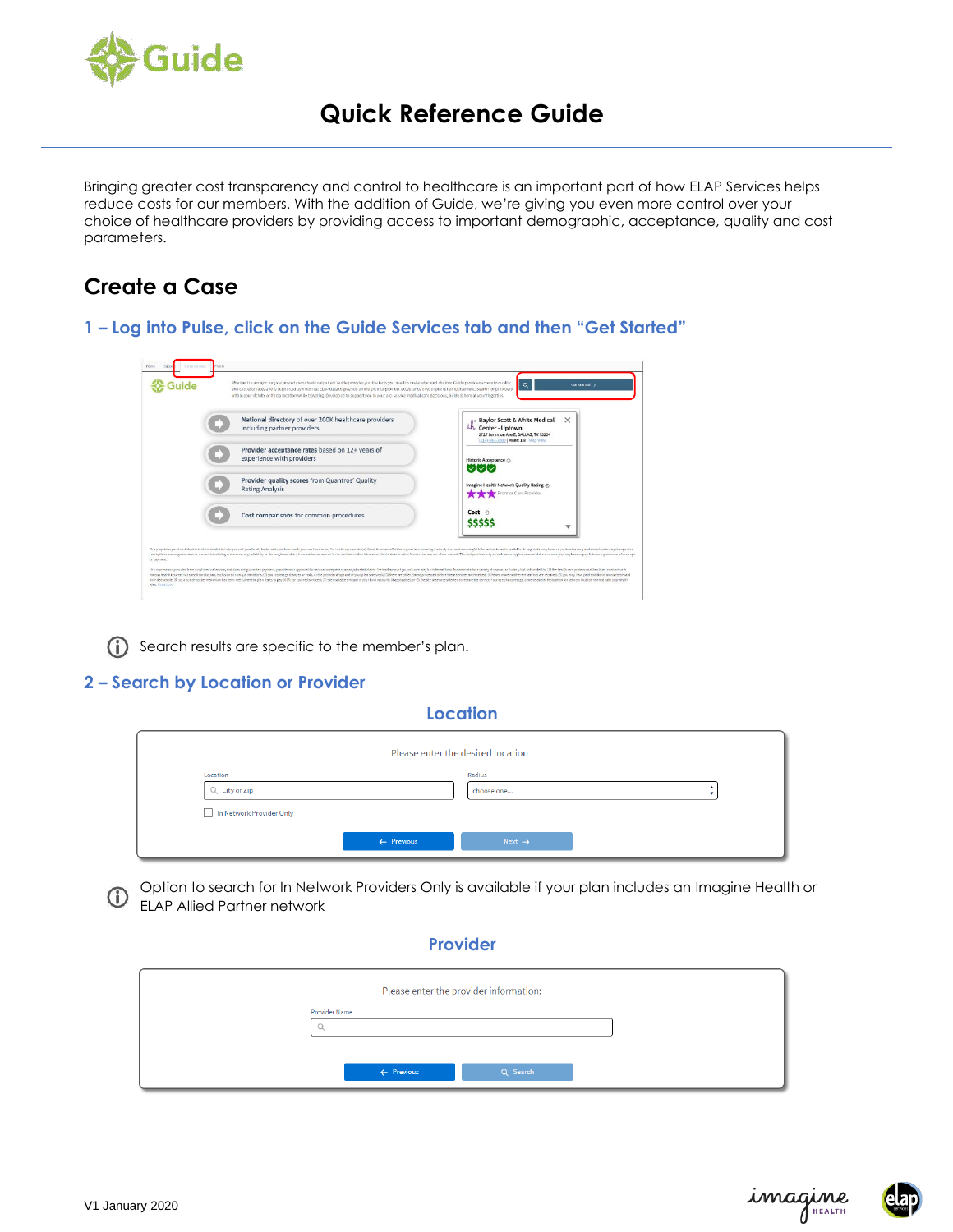

# **3 – Select a Procedure, Physician Specialty or Facility Type**

|                |                                 | Please select a service or provider category: |                           |
|----------------|---------------------------------|-----------------------------------------------|---------------------------|
| Procedure<br>ч | <b>Physician Specialty</b><br>◡ |                                               | <b>Facility Type</b><br>◡ |
|                | $\leftarrow$ Previous           | Next $\rightarrow$                            |                           |

# **4 – Add your preferred provider (optional)**

| Do you have a provider you prefer?                                                             |  |
|------------------------------------------------------------------------------------------------|--|
| Selecting preferred providers will place them at the top of search results for easy comparison |  |
| $\bigcirc$ Yes $\bigcirc$ No                                                                   |  |
| <b>Provider Name</b><br>u                                                                      |  |
| $\leftarrow$ Previous<br>Q Search                                                              |  |

Entering your preferred provider will place them at the top of the results for easy comparisons.

# **Review Search Results**

#### **Sort results**

You can also sort by Gender when searching for a physician.

# **Identify Imagine Health and ELAP Allied Partner network providers**

| ×                                             | <b>Lancaster General Hospital</b>    |
|-----------------------------------------------|--------------------------------------|
| <b>North Central Surgical Center</b>          | <b>AP</b>                            |
| 9301 N Central Expy Ste 100, Dallas, TX 75231 | 555 N Duke St, Lancaster, PA 17602   |
| (214) 265-2810   Miles: 1.4   Map View        | (717) 544-5511   Miles: 2   Map View |
| Historic Acceptance (i)                       | Historic Acceptance @                |
| $\sqrt{2}$                                    | $\sqrt{2V}$                          |
| Imagine Health Network Quality Rating @       | <b>Quantros Quality Score @</b>      |
| Premier Care Provider ▼                       | Excelent                             |
| Price (i)                                     | Price $(i)$                          |
| \$\$\$                                        | \$\$\$                               |
|                                               |                                      |



 $\times$